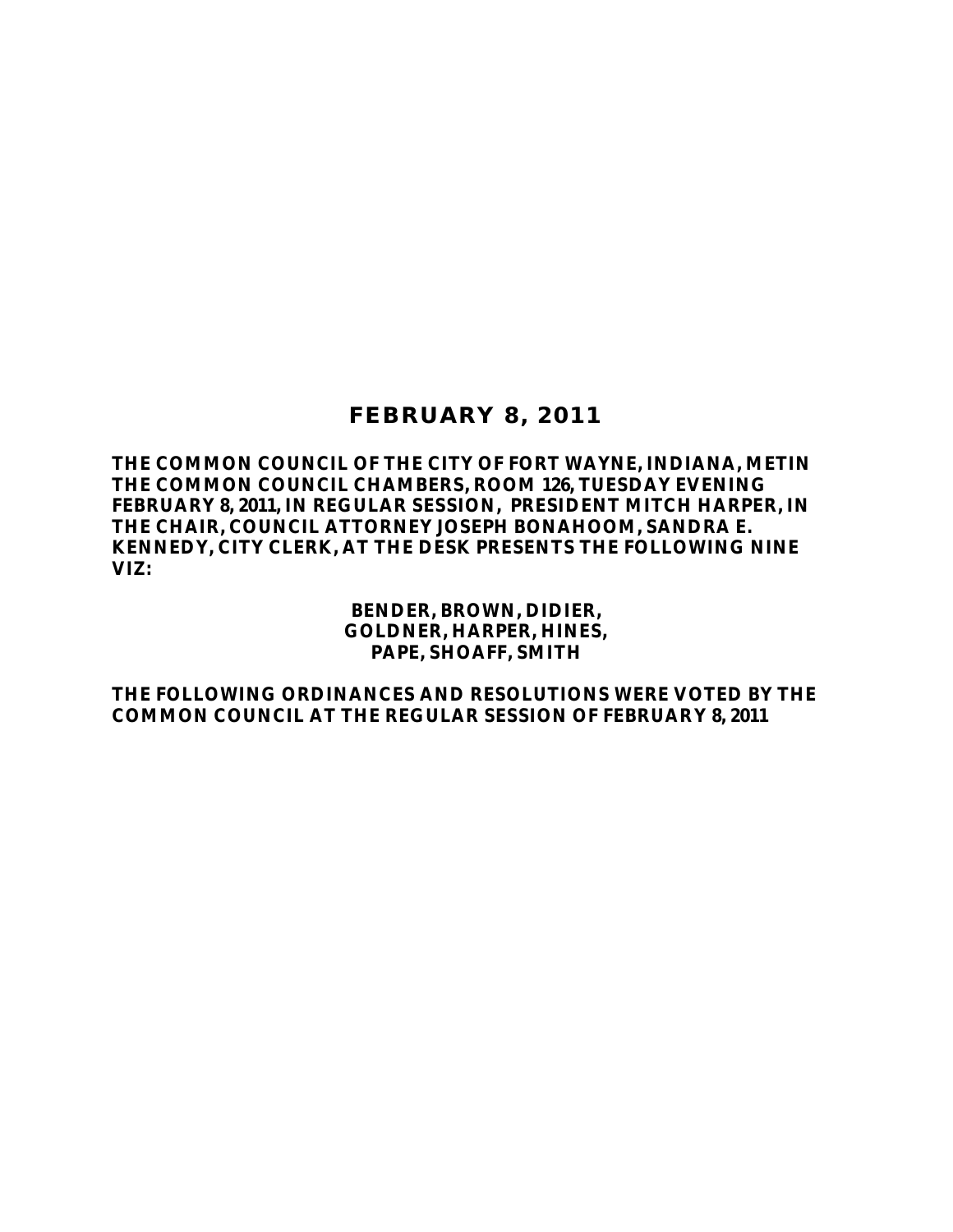# **ORDINANCES AND RESOLUTIONS UP FOR PASSAGE**

# **CITY UTILITIES COMMITTEE**

*Glynn A. Hines – Chair Marty Bender – Co-Chair All Council Members*

**ACTION**

**DO PASS S-11-01-20 SPECIAL ORDINANCE NO. S-51-11**

**AN ORDINANCE approving Cipp 2010 small diameter package #3: Res. #2316-2010 – WO 75450 between Insituform in connection with the Board of Public Works Total cost of \$1,017,443**

> **NINE AYES (BENDER, BROWN, DIDIER, GOLDNER, HARPER, HINES, PAPE, SHOAFF,SMITH)**

**DO PASS S-11-01-21 SPECIAL ORDINANCE NO. S-48-11**

**AN ORDINANCE approving Beckett's Run Relief Interceptor-Phase 1: Res. #2223-2009, W.O. #75411 between S. J. Louis Construction, Inc., in connection with the Board of Public Works Total cost of \$5,918,973**

> **NINE AYES (BENDER, BROWN, DIDIER, GOLDNER, HARPER, HINES, PAPE, SHOAFF, SMITH)**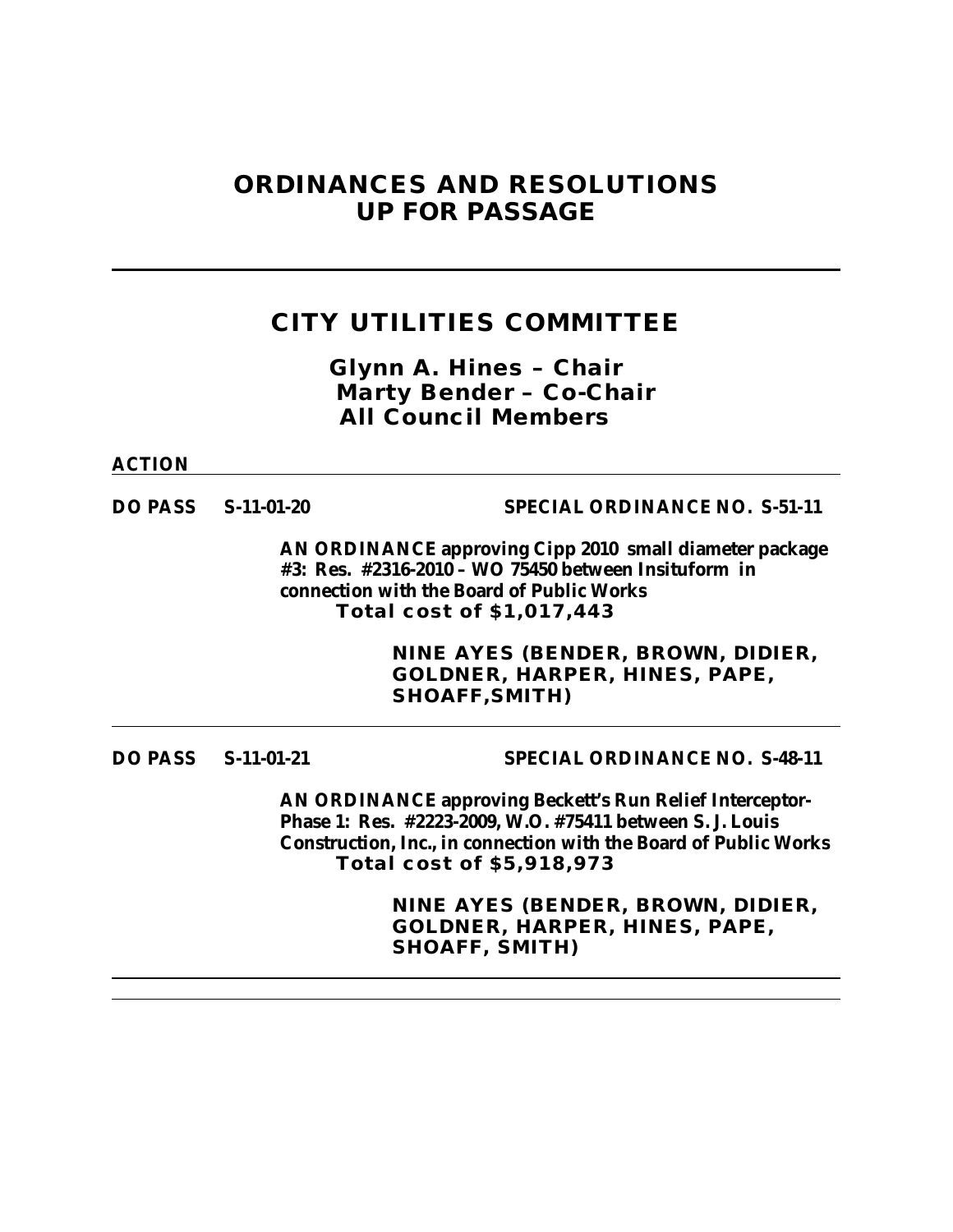## **FINANCE COMMITTEE**

## *Thomas E. Smith - Chair Elizabeth M. Brown – Co-Chair All Council Members*

**DO PASS S-11-01-19 SPECIAL ORDINANCE NO. S-52-11 AN ORDINANCE approving the awarding of contract for Aircard Service by the City of Fort Wayne, Indiana, for the Fort Wayne Police Department Total cost of \$126,042**

> **NINE AYES (BENDER, BROWN, DIDIER, GOLDNER, HARPER, HINES, PAPE, SHOAFF, SMITH)**

**DO PASS S-11-01-16 SPECIAL ORDINANCE NO. S-33-11**

**AN ORDINANCE approving the awarding of ITB #3278 – Foellinger Theater Roof Improvement by and through its Department of Purchasing for the Fort Wayne Parks and Recreation Department Total cost of \$160,290**

> **NINE AYES (BENDER, BROWN,DIDIER, GOLDNER, HARPER, HINES, PAPE, SHOAFF, SMITH)**

### **A-11-01-12**

**AN ORDINANCE appropriating monies into certain accounts for the 2011 Budgets of various funds and departments of the reducing the unappropriated and unobligated balance of the particular fund involved as required to meet obligations for the remainder of 2011**

**Total amount \$3,340,394**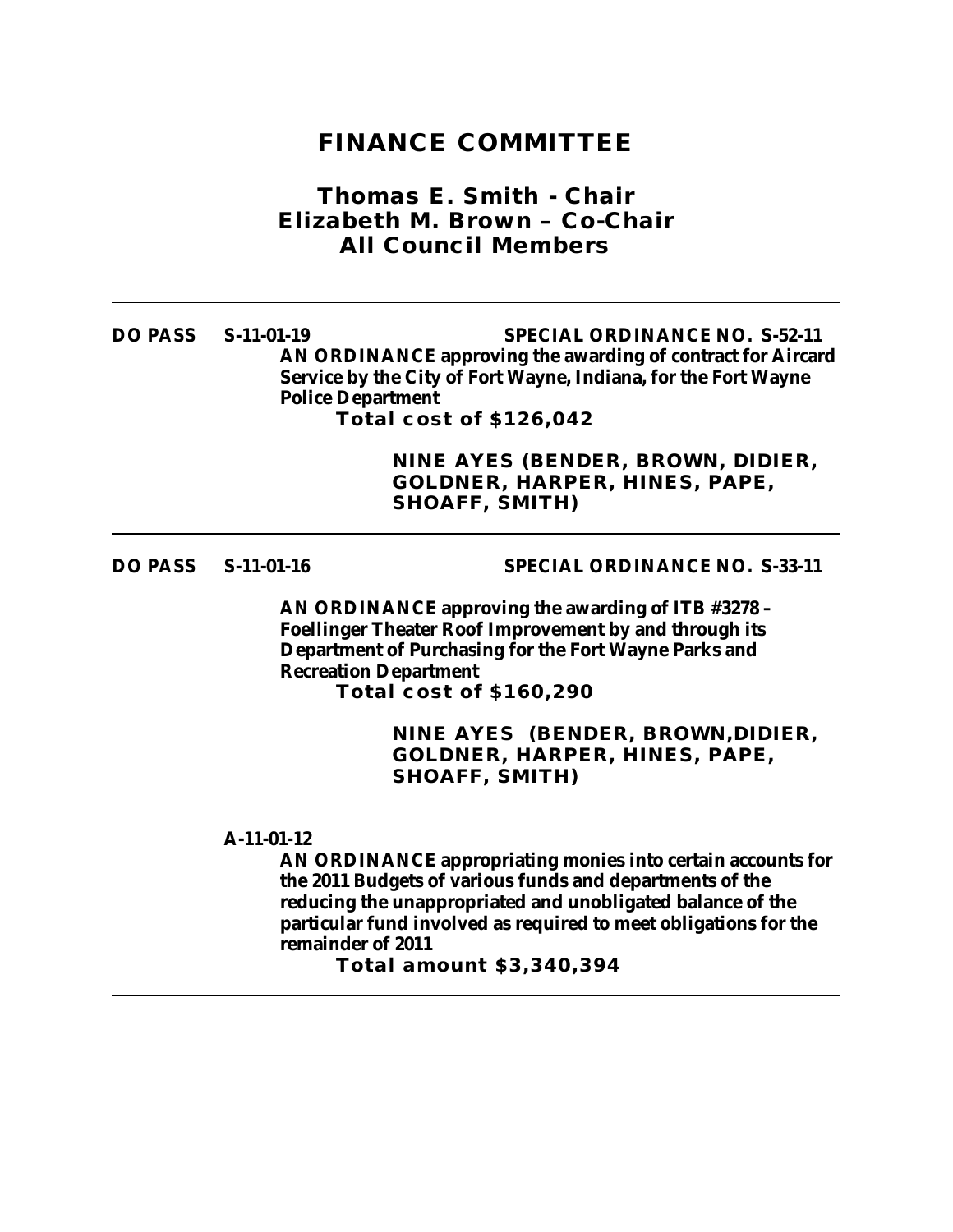**A CONFIRMING RESOLUTION designating an "Economic Revitalization Area" for property known as 200 Sixth Street (Advantage Direct 365 Corporation)**

**Total cost of \$740,599 – new equipment will** 

**be** 

**Purchased and two full-time jobs will be created**

> **NINE AYES (BENDER, BROWN, DIDIER, GOLDNER, HARPER, HINES, PAPE, SHOAFF, SMITH)**

# **REGULATIONS COMMITTEE**

*John Shoaff – Chair Thomas F. Didier – Co-Chair All Council Members*

**ACTION**

**DO PASS Z-10-11-13 ZONING MAP ORDINANCE NO. Z-4-11**

**AN ORDINANCE amending the City of Fort Wayne Zoning Map No. D-02 (Sec. 7 of Wayne Township) Rezone from R1/Single to CM1/Professional Offices – to allow for an office use on the site**

> **NINE AYES (BENDER, BROWN, DIDIER, GOLDNER, HARPER, HINES, PAPE, SHOAFF, SMITH)**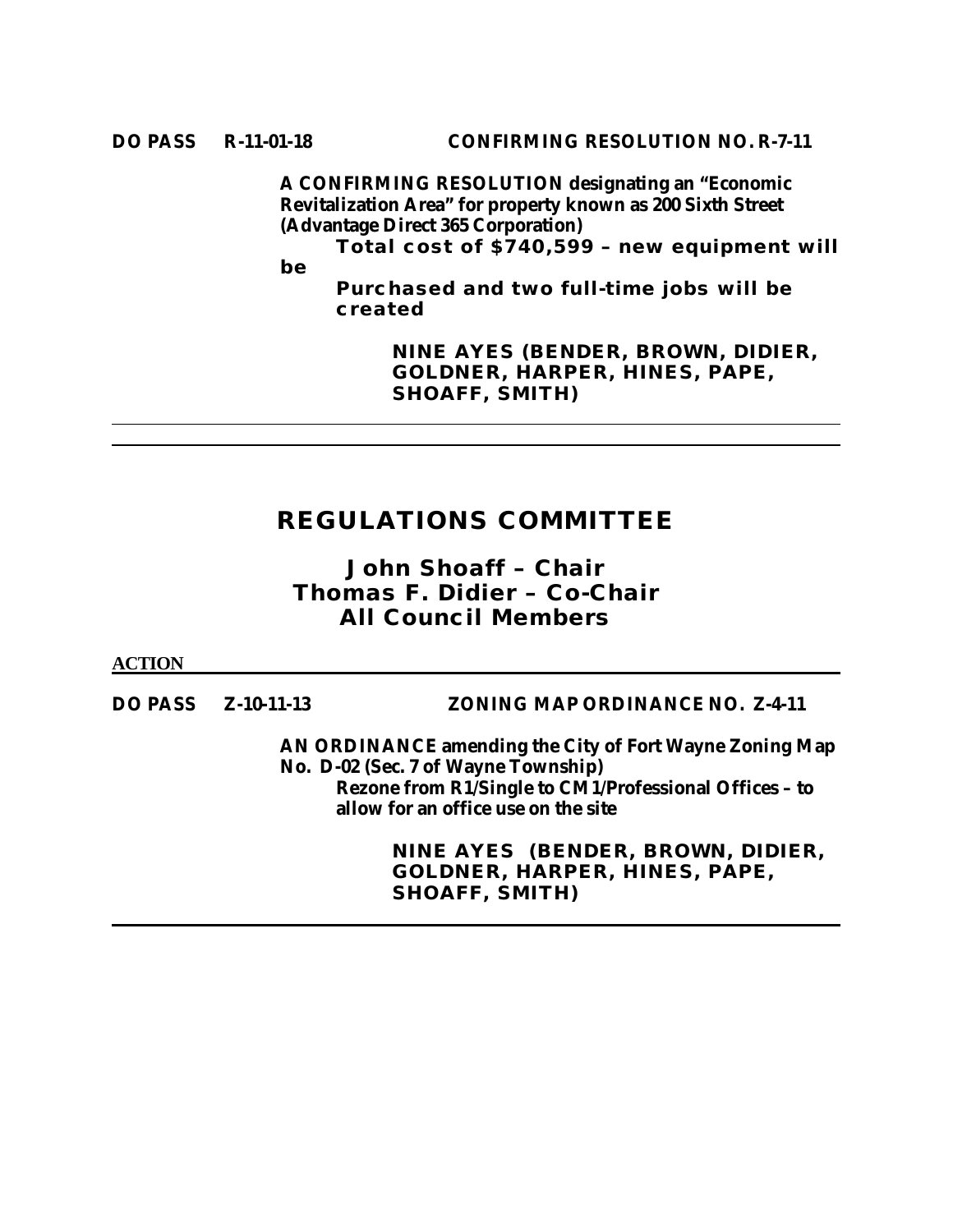**AN ORDINANCE amending the City of Fort Wayne Zoning Map No. O-06 (Sec. 1 of Wayne Township) Rezone from R-2 Attached Single Family to R3-Multiple Family Residential for the construction of a student housing building – intersection of East Washington Blvd and Walter Street**

> **NINE AYES (BENDER, BROWN, DIDIER, GOLDNER, HARPER, HINES, PAPE, SHOAFF, SMITH)**

# **PUBLIC WORKS COMMITTEE**

**No Ordinances or Resolutions up for passage**

**PREPARED BY THE OFFICE SANDRA E. KENNEDY OF THE CITY CLERK CITY CLERK**

**PLEASE NOTE:**

## **THE ABOVE BILLS MAY BE VIEWED AT OUR NEW WEB-SITE**

**CITYOFFORTWAYNE.ORG SMART GOV ORDINANCE VIEW**